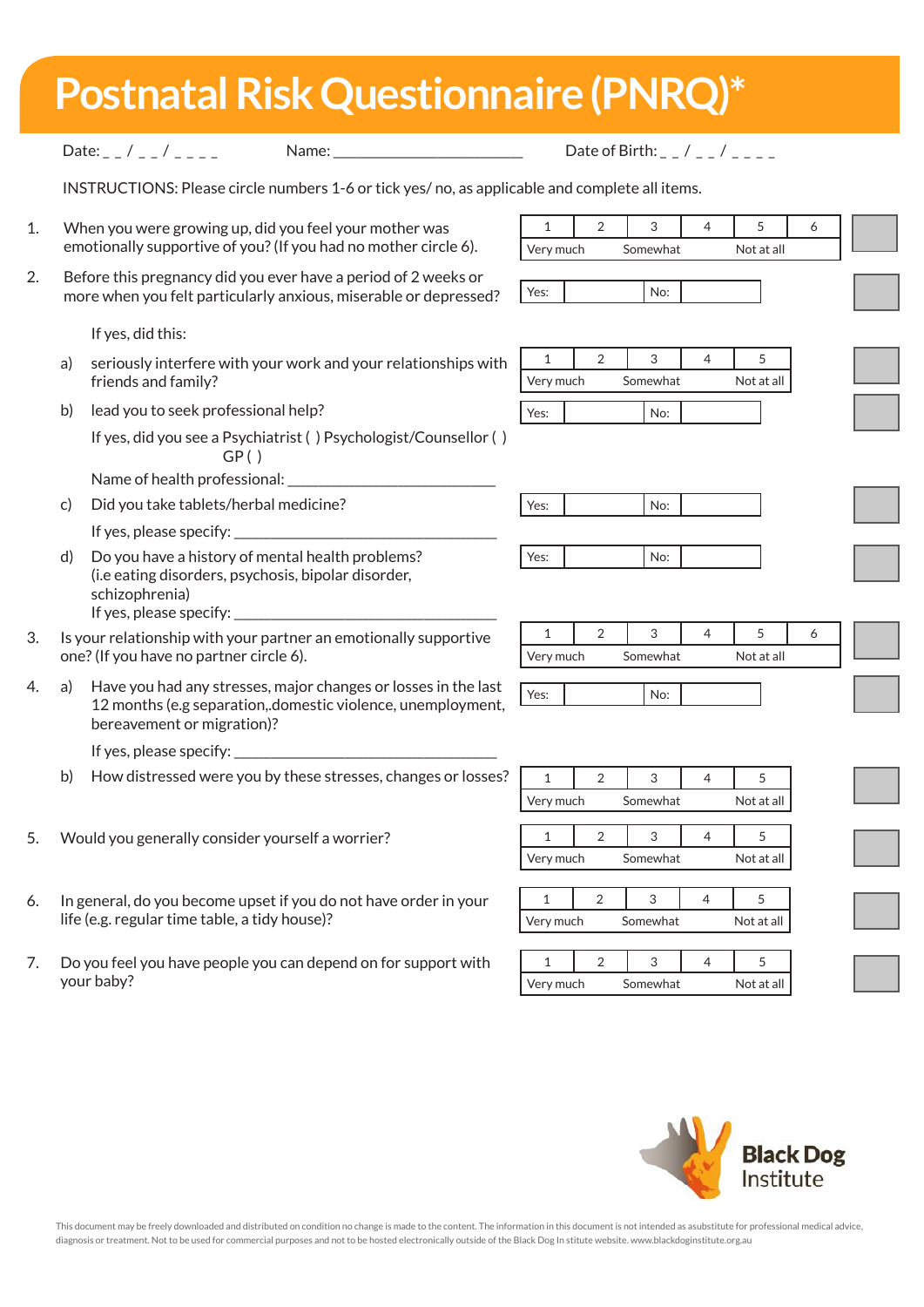## **Postnatal Risk Questionnaire (PNRQ)\***

- 8. Were you emotionally abused when you were growing up?
- 9. Have you **ever** been abused sexually ( ) or physically ( )?
- 10. Was your experience of giving birth to this baby disappointing or frightening?
- 11. Has your experience of parenting this baby been a positive one?
- 12. Overall, has your baby been unsettled or feeding poorly?

1 2 3 4 5 Very much Somewhat Not at all 1 2 3 4 5 6 Very much Somewhat Not at all 1 2 3 4 5 Very much Somewhat Not at all Yes: No:

Yes: No:

**If you would like some help with any of these issues please discuss with your health professional.**

**PNRQ Total:**